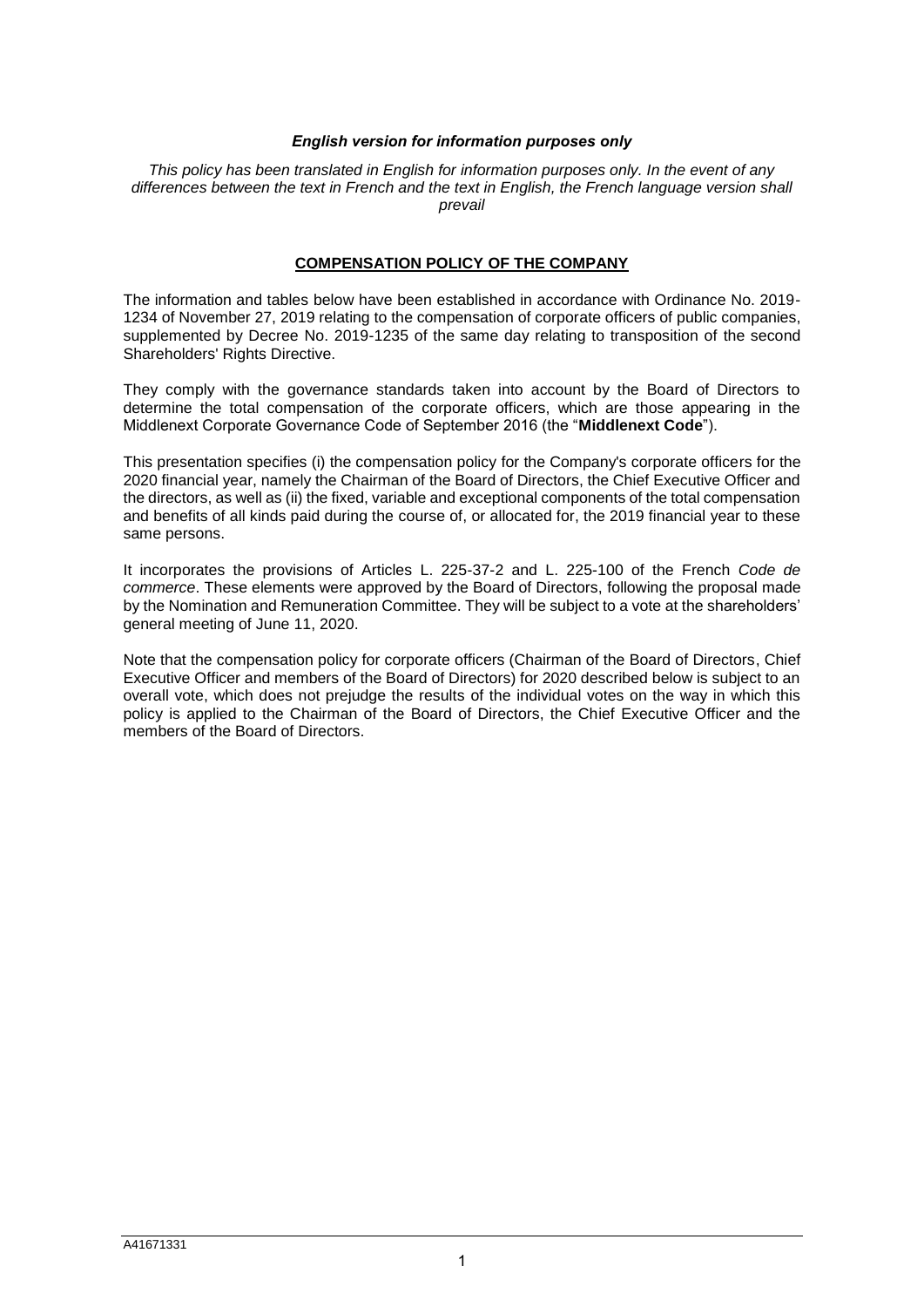# **I. COMPENSATION POLICY 2020 –** *EX ANTE* **VOTE**

# **A. General description**

As of the date of this document, the corporate officers are Mr. Jean-François MOUNEY, Chairman of the Board of Directors, Mr. Pascal PRIGENT, Chief Executive Officer of the Company and the directors.

The current term of office of Chairman of the Board of Directors is of 5 years renewable and corresponds to the term of office of the directors of the Company.

The duration of the Chief Executive Officer's term of office is not specified in the bylaws or in the appointment decision. However, its mandate is revocable *ad nutum* by the Board of Directors.

None of these corporate officers has an employment contract binding them to the Company.

The compensation policy for executive officers of the Company shall be determined by the Board of Directors on the recommendation of the Nomination and Remuneration Committee. In establishing this policy, the Nomination and Remuneration Committee and the Board of Directors ensure that it is consistent with the social interest of the Company, contributes to its sustainability and is part of its strategy, in particular through the objectives of variable compensation and, where appropriate, the performance conditions of stock options and free shares. The Nomination and Remuneration Committee and the Board of Directors aim at being consistent with market and industry practices to ensure (i) competitive compensation levels, (ii) a strong correlation between the performance of the company and the elements of executive compensation and, in particular, maintaining the balance between short-term and medium / long-term performance and (iii) compliance with the governance standards to which the Company adheres. The Nomination and Remuneration Committee and the Board of Directors shall also take account of the votes cast in the previous shareholders' general meeting on the compensation policy for corporate officers. To date, these votes (*ex ante* and *ex post*) have always been positive.

Through proper management of conflicts of interest, the Chief Executive Officer and the Chairman of the Board of Directors shall not take part, respectively, in the discussions and votes (as regards the Chairman of the Board of Directors) concerning them.

The governance standards taken into account by the Board of Directors to determine the overall compensation of the corporate officers are those defined in Recommendation R.13 of the Middlenext Code:

- Completeness: the determination of the compensation of corporate officers should be comprehensive: fixed part, variable part (bonus), stock options, free shares, attendance fees, retirement conditions and special benefits must be comprised in the overall assessment of compensation.
- Balance between elements of compensation: each element of compensation must be justified and correspond to the best interest of the company.
- Benchmark: this compensation should be assessed, as far as possible, in the context of an industry and the reference market and proportionate to the situation of the company, while paying attention to its inflationary effect.
- Coherence: the compensation of the executive corporate officer must be determined in coherence with that of the other executives and employees of the company.
- Legibility of the rules: the rules must be simple and transparent; the performance criteria used to establish the variable part of the compensation or, where applicable, for the allocation of options or free shares must be linked to the performance of the company, correspond to its objectives, be demanding, explainable and, as far as possible, long-term.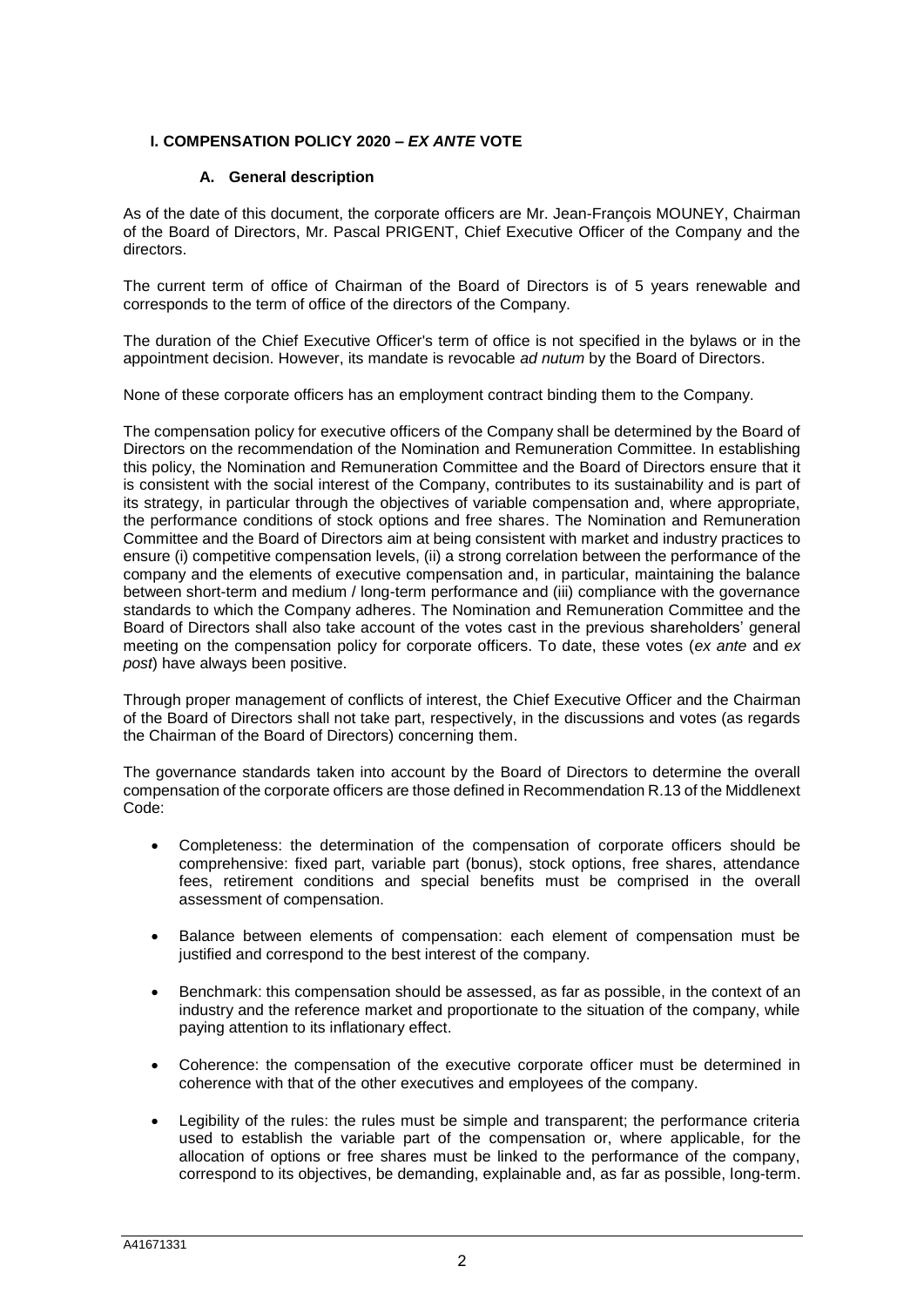They must be detailed without however calling into question the confidentiality which may be justified for certain elements.

- Measure: the determination of compensation and allocations of stock-options or free shares must strike a fair balance and take into account both the best interest of the company, market practices and the performance of executives.
- Transparency: annual information to shareholders on all of the compensation and benefits received by executives is carried out in accordance with applicable regulations.

The criteria used by the Board of Directors to determine the compensations of the Chairman of the Board of Directors and of the Chief Executive Officer are the following:

- the level and difficulty of responsibilities;
- the experience in the role;
- the length of service within the Company;
- the functions performed in the Group's subsidiaries;
- the comments and expectations of the shareholders of the Company as stem from particular of the votes cast on the occasion of the latest General Geetings;
- the practices identified in groups or in companies of comparable size internationally; and in particular, characteristics and levels of compensation of the corporate officers of the main competitors of the Company in Europe and in the United States, including: Intercept Pharmaceuticals, Madrigal Pharmaceuticals, Cymabay Therapeutics, Viking Therapeutics, DBV Technologies, Erytech Pharma, Cellectis, Galapagos, Argenx and Innate Pharma. This group of biopharmaceutical companies was chosen especially given their stage of development similar to that of the Company (some having already commercialized products, others being very close (i.e. advanced clinical trials), to their area of research (the majority of peers are companies pursuing programs in NASH, a new pathology which requires specialized skills), and for many of them, because of their dual listing on both an European market and on the Nasdaq, as this dual listing requires a perfect knowledge of shareholders' expectations of both sides of the Atlantic. The relevance of this panel of companies will be reassessed annually by the Nomination and Remuneration Committee; and
- the level of compensation for the Group's employees, particularly since this year because of the calculation of "equity ratios".

These same criteria are applied for determining the compensation of directors, with a particular emphasis on comparison with companies listed in the United States.

Beyond the criteria listed above and the elements of comparison with the selected panel, the Board of Directors, on the proposal of the Nomination and Remuneration Committee, also wished to take into account, when determining the compensation of Mr. Jean-François MOUNEY, Chairman of the Board of Directors of the missions it decided to specifically entrust him following the decision taken in September 2019 to dissociate the functions of Chairman of the Board of Directors and Chief Executive Officer of the Company. These missions include *inter alia*:

- the continuation of monitoring of dossiers and the transfer of powers to Mr. Pascal PRIGENT as new Chief Executive Officer to ensure the most effective transition possible;
- special animation tasks of the works of the Board of Directors on the development of the strategy of the Company, in the context of a pivotal period with the intermediate results of the RESOLVE-IT phase 3 trials; and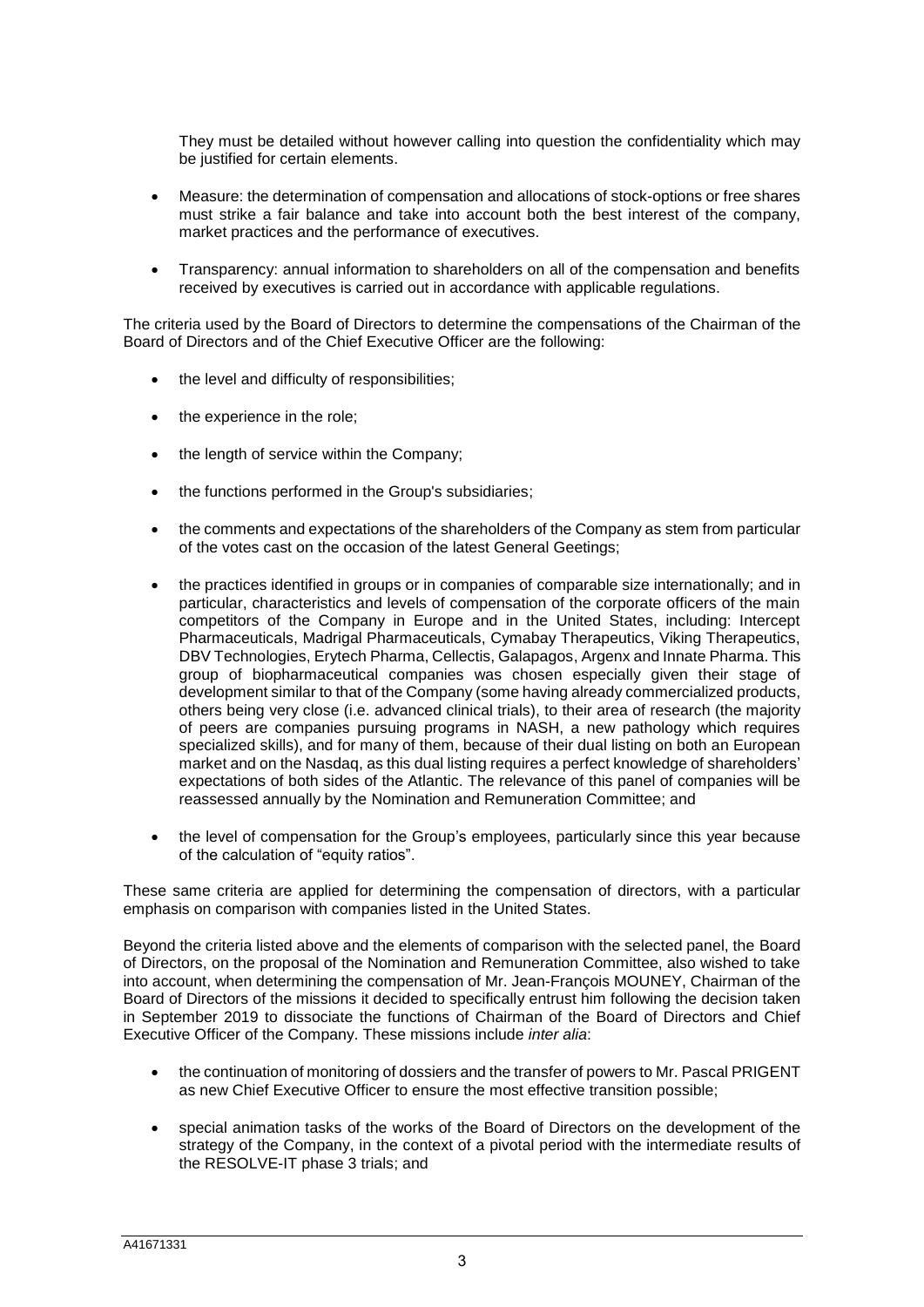special animation tasks of the works of the Board of Directors resulting from the recruitment of new members of the said Board; the objective being to integrate new profiles which can accompany the evolution of the Company's businesses and its internationalization.

Pursuant to the policy of the Company and in accordance with Recommendation R.13 of the Middlenext Code mentioned above, the compensation of the corporate officers of the Company in recent years includes a fixed part, an annual variable part (bonus), the free allocation of stock options and/or free shares and certain benefits in kind.

Regarding the variable part:

- In the context of the change in the mode of governance of the Company implemented last fall, the Board of Directors, upon recommendation of the Nomination and Remuneration Committee, decided that from 16 September to the end of 2019, the compensation of Mr. Pascal PRIGENT, Chief Executive Officer of the Company, will not include an annual variable part. The Board of Directors indicated nevertheless that this decision did not prejudge that which it could take with regard to subsequent years.
- Indeed, for subsequent years (2020 and following), the Board of Directors also set the principle of annual variable compensation for the Chief Executive Officer of a gross amount between 0% and 50% of the gross amount of his fixed annual compensation, depending on the achievement of objectives that will be determined and reassessed annually by the Board of Directors. This principle is therefore applied for the 2020 financial year.
- Also in that context, the Board of Directors further decided that the Incentive Plan*,* formerly used as the variable compensation framework described in Section 17.5 "*Incentive Contracts and participation*" of the 2018 Reference Document was repealed. This choice is confirmed for fiscal year 2020.

Regarding stock-options and free shares:

- The number of stock options or free shares (and the value of such allotment based on the share price of the Company at that time) take account of the level of responsibility of the beneficiaries and of their performance. The proportion of stock options and share free growing with the level of responsibility and performance, other components of their compensation and market practices of comparable public companies.
- In addition to a condition of attendance, the exercise of stock options and the final allocation of free shares is governed by serious and demanding performance conditions (internal and/or external) to be satisfied over a period of several consecutive years. The Board of Directors, on the recommendation of the Nomination and Remuneration Committee, determines these performance conditions according to the strategic and operational objectives of the Company, and in coherence with the general objective of the compensation policy for corporate officers of the Company.
- The plans for the allocation of free shares and/or stock options provide for an holding obligation for executive corporate officers.
- Taking into account allotments that had already been carried out as part of the plans of stock options and free shares in 2019 which benefited both the Chairman of the Board and the Chief Executive Officer as a former employee of the Group (and, moreover, all Group employees in the case of free shares), the Board of Directors also specifically decided that no new stock option free shares would be allocated to them in respect of the 2019 financial year. The Board of Directors also indicated that this decision was without prejudice to the decision it could take concerning this type of allocation for subsequent years. It is therefore proposed to allocate stock options and free shares to the Chief Executive Officer for the 2020 financial year, as detailed below.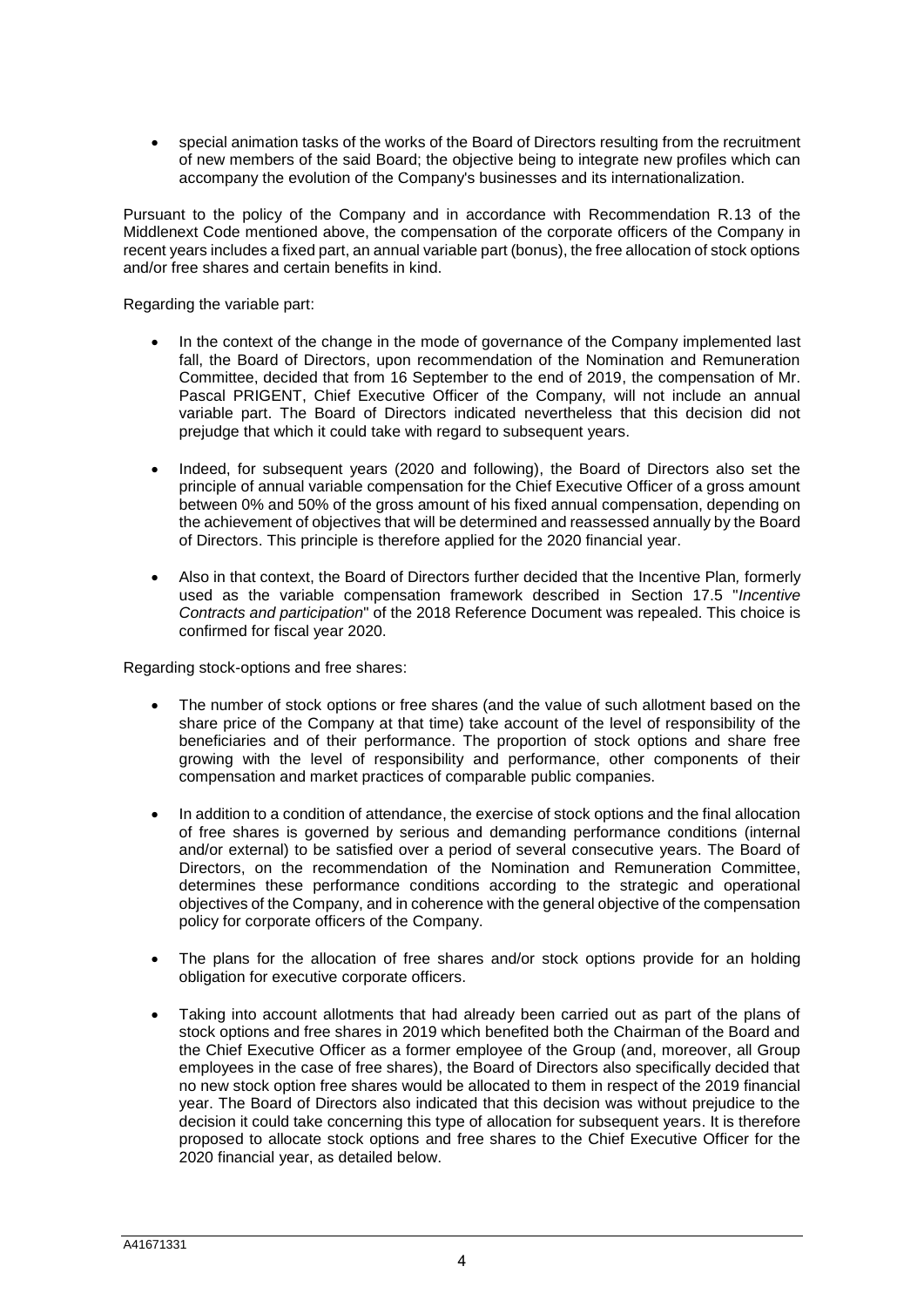The compensation of the other non-executive directors, natural persons members of the Board of Directors, is mainly composed of a cash compensation formerly known as "attendance fees" (*jetons de présence*), allocated annually (out of convenience, the term "attendance fees" is used in this document). The Board of Directors may also decide to exceptionally compensate one of its members to exercise a special mission within the meaning of Article L.225-84 of the French *Code de commerce.*

# **B. Compensation of the Chairman of the Board of Directors**

The various components of the overall compensation of the Chairman of the Board of Directors for his duties within the Company for the 2020 financial year are as follows:

- gross fixed compensation under article L.225-47 of the French *Code de commerce*;
- where applicable, attendance fees remunerating his participation in the work of the committees of the Board of Directors (as a member and/or chairman), in accordance with to the allocation decided by the Board of Directors (see below); and
- other elements attached to the exercise of its mandate, including in particular:
	- $\circ$  the provision of a company vehicle;
	- o the benefit of the Group's employee welfare and mutual insurance scheme.

Furthermore, the Chairman of the Board of Directors has not entered into an employment contract with the Company.

1. Fixed compensation

The annual fixed compensation of the Chairman of the Board of Directors of the Company for the 2020 financial year under Article L.225-47 of the French *Code de commerce* corresponds to a gross annual salary of about €192 996 (one hundred ninety-two thousand nine hundred ninety-six euros), payable in 12 monthly installments of €16 083 (sixteen thousand eighty-three euros), unchanged compared to the fixed compensation paid to the Chairman during the last months of 2019, since the dissociation of the functions of Chairman of the Board of Directors and Chief Executive Officer. This compensation reflects the exceptional commitment of the Chairman of the Board of Directors in the pursuit of the transition with the Chief Executive Officer of the Company and his increased role and responsibilities due to the listing on the Nasdaq.

# 2. Attendance fees

Mr. Jean-François Mouney is eligible for attendance fees awarded because of his participation in some of the committees of the Board of Directors, according to the attribution rules determined by the Board of Directors which take into account the attendance at meetings (see below). For information and considering the projected frequency of meetings in which he may participate, these fees could reach a total of about €35 000 (gross) per year. The final amount will depend on the number of meetings actually held during the 2020 financial year.

# 3. Other elements

The benefits in kind granted to the Chairman of the Board of Directors consists essentially in the provision of a company vehicle and for the benefit of the Group's employee welfare and mutual insurance scheme. For information, during the 2019 financial year, the company vehicle represented a benefit in kind worth 7 200 euros.

# **C. Compensation of the Chief Executive Officer**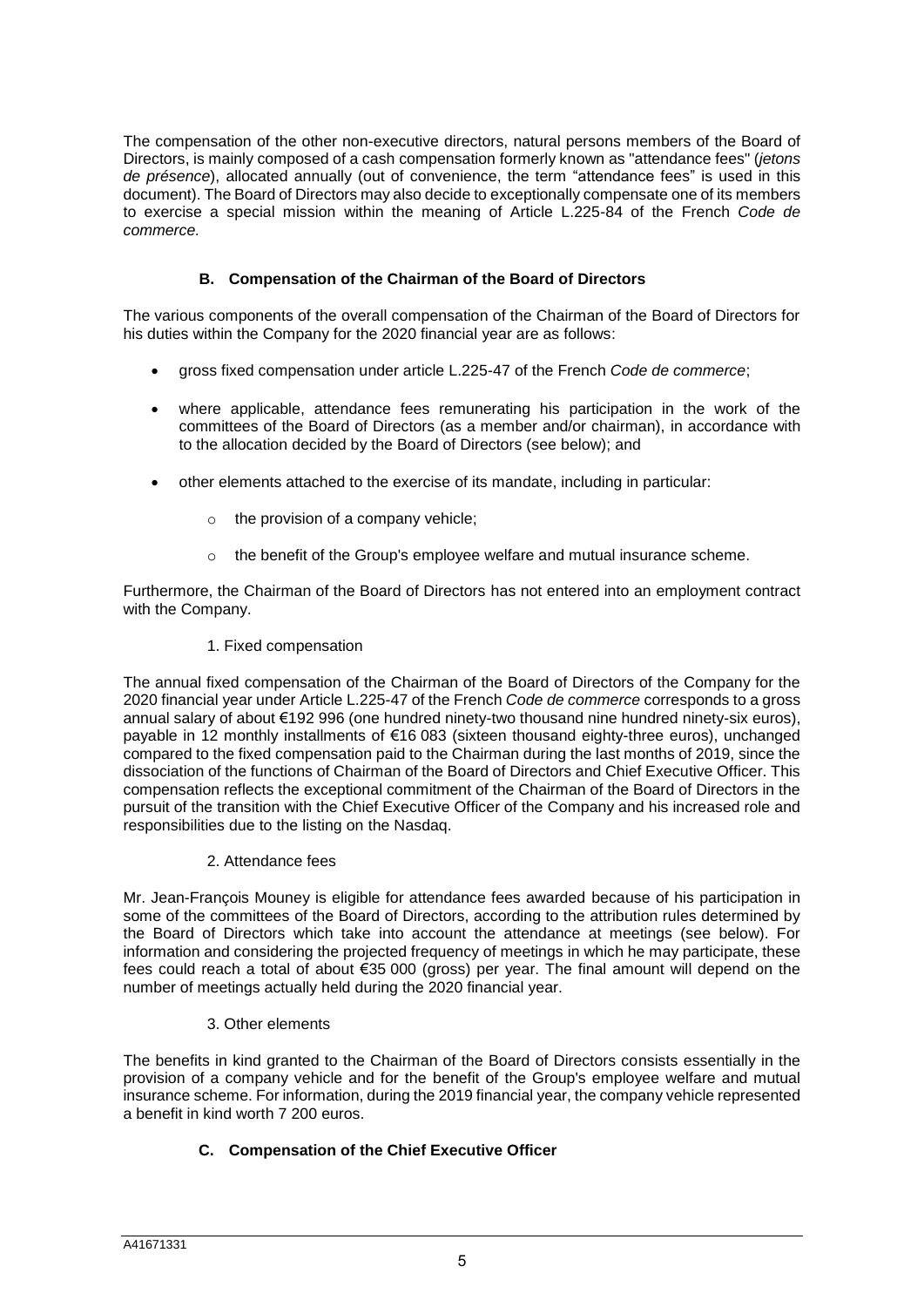The various components of the overall compensation of the Chief Executive Officer for his duties within the Group for the 2020 financial year are as follows:

- a fixed component and a variable component which may represent between 0 and 50% of the fixed component depending on the accomplishment of annual objectives and evaluated by the Board of Directors;
- medium-term incentive elements consisting of the allocation of free shares and free stock options, subject to conditions of attendance and fullfillement of related internal performance conditions, including the clinical and regulatory progresses of the R&D programs of the Company and/or external performance conditions linked to changes in the Company's share price;
- other elements attached to his position, including:
	- o a commitment to pay compensation in the event of termination of service at the initiative of the Company, under certain conditions, in particular performance conditions; and
	- $\circ$  the benefit of a company vehicle and of the Group's employee welfare and mutual insurance scheme.

Furthermore, it is specified that the Chief Executive Officer is no longer party to an employment contract with the Company.

1. Fixed compensation

The annual fixed compensation of the CEO of the Company for the 2020 financial year under its contract term corresponds to a gross annual salary of €325 008 (gross) (three hundred and twenty five thousand eight euros) paid in 12 monthly installments of €27 084 (twenty-seven thousand eighty-four euros). This compensation remains unchanged from the compensation paid to the Chief Executive Officer in 2019.

2. Variable compensation

At the start of the year, the Board of Directors determines, on the recommendation of the Nomination and Remuneration Committee, the annual variable compensation of the Chief Executive Officer, expressed as a percentage of fixed compensation and the objectives to be achieved as well as their weighting.

For the 2020 financial year, the Board of Directors set the maximum variable compensation at 50% of fixed compensation if 100% of the annual targets are met.

At the beginning of the following year, the Board of Directors, on the recommendation of the Nomination and Remuneration Committee, determines the level of achievement of the objectives. If 100% of the objectives are reached, 100% of the variable compensation is paid. In the event that less than 100% of the objectives are met, the percentage of variable compensation paid is proportional to the percentage of achievement of the objectives. In addition, in the case of a manifest exceptional performance the achievement of which would not have been taken into account in the definition of the objectives, the Board of Directors, on the recommendation of the Nomination and Remuneration Committee, may decide to award an exceptional bonus.

The Board of Directors has determined the various objectives for the Chief Executive Officer for 2020. These annual objectives are operational criteria that are part of the deployment of the Company's strategic plan and allow the performance of the Company to be measured in the achievement of the said plan.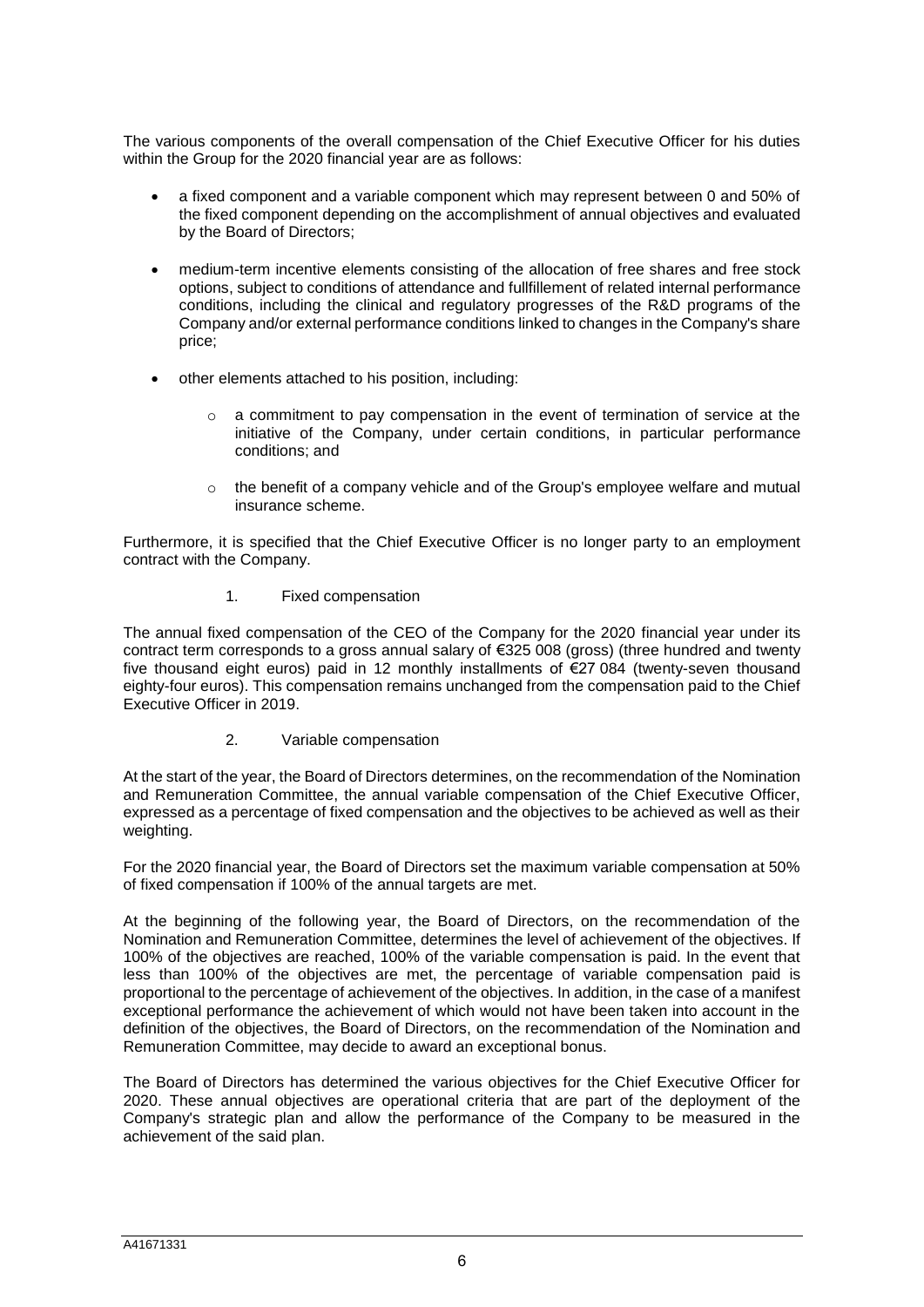The annual objectives of the Chief Executive Officer and their weighting in the annual evaluation of his performance for the 2020 financial year are defined around the following four pillars/assessment criteria:

- Regulatory and Scientific Progress and strengthening of the R&D programs portfolio of the Company (representing a relative weight in the evaluation of the performance of 30%);
- Operational and financial management (representing a relative weight in the evaluation of the performance of 35%);
- Commercial development and alliances (representing a relative weight in the evaluation of the performance of 20%);
- Social and Environmental Responsibility (representing a relative weight in the evaluation of the performance of 15%).

The exact targets of each pillar/criterion cannot be fully disclosed for strategic and confidentiality reasons. Nevertheless, the following can be mentioned as examples: targets to quantify the operational launch of clinical trials planned by the Company for the criterion "Regulatory and Scientific Progress and strengthening of R&D programs portfolio the Company", targets to assess the compliance with budgetary projections and cash flows for the criterion "Operational and financial management", targets to assess, for instance, key steps in the commercialization of the NIS4 technology for the criterion "Commercial development and alliances", and targets allowing, among other things, to assess the implementation of the principles of equality and social equity in terms of working conditions, compensation and access to training for the criterion "Social and Environmental Responsibility".

The rate of achievement of the objectives and the amount of the variable part are determined by the Board of Directors, on the proposal of the Nomination and Remuneration Committee. The Board of Directors discusses the performance of the Chief Executive Officer out of his presence.

The Company does not foresee cases in which the variable compensation must be returned.

3. Elements of medium-term incentive

Since the Company decided that the Incentive Plan, used formerly as a medium-term incentive component of executive leaders, was repealed, the Board of Directors plans to grant free bonus shares and the stock- options to the Chief Executive Officer.

As part of its policy of allocation of instruments of this type, the Board of Directors applies Recommendation R.18 of the Middlenext Code, namely:

- free shares and stock options are subject to the relevant performance conditions reflecting the medium/long term interest of the company, assessed over a period of significant duration. As indicated above, these instruments will be subject to a condition of attendance and the achievement of internal performance conditions linked, in particular, to clinical and regulatory advances in the Company's R&D programs and/or external performance conditions linked to changes in the Company's share price. The achievement of these performance conditions will be evaluated at least 3 years after the allocation of the instruments.
- they are not concentrated on corporate officers; and
- new bonus shares or stock options are not granted when corporate officers leave the company.

Under this policy, the maximum number of bonus shares and stock options granted to the Chief Executive Officer will be respectively 5 000 and 35 000. These instruments will be awarded by the Board of Directors on the basis of resolutions No. 8 and 9 of the shareholders' general meeting of November 27, 2019. In this respect it is recalled that, in accordance with what was approved by the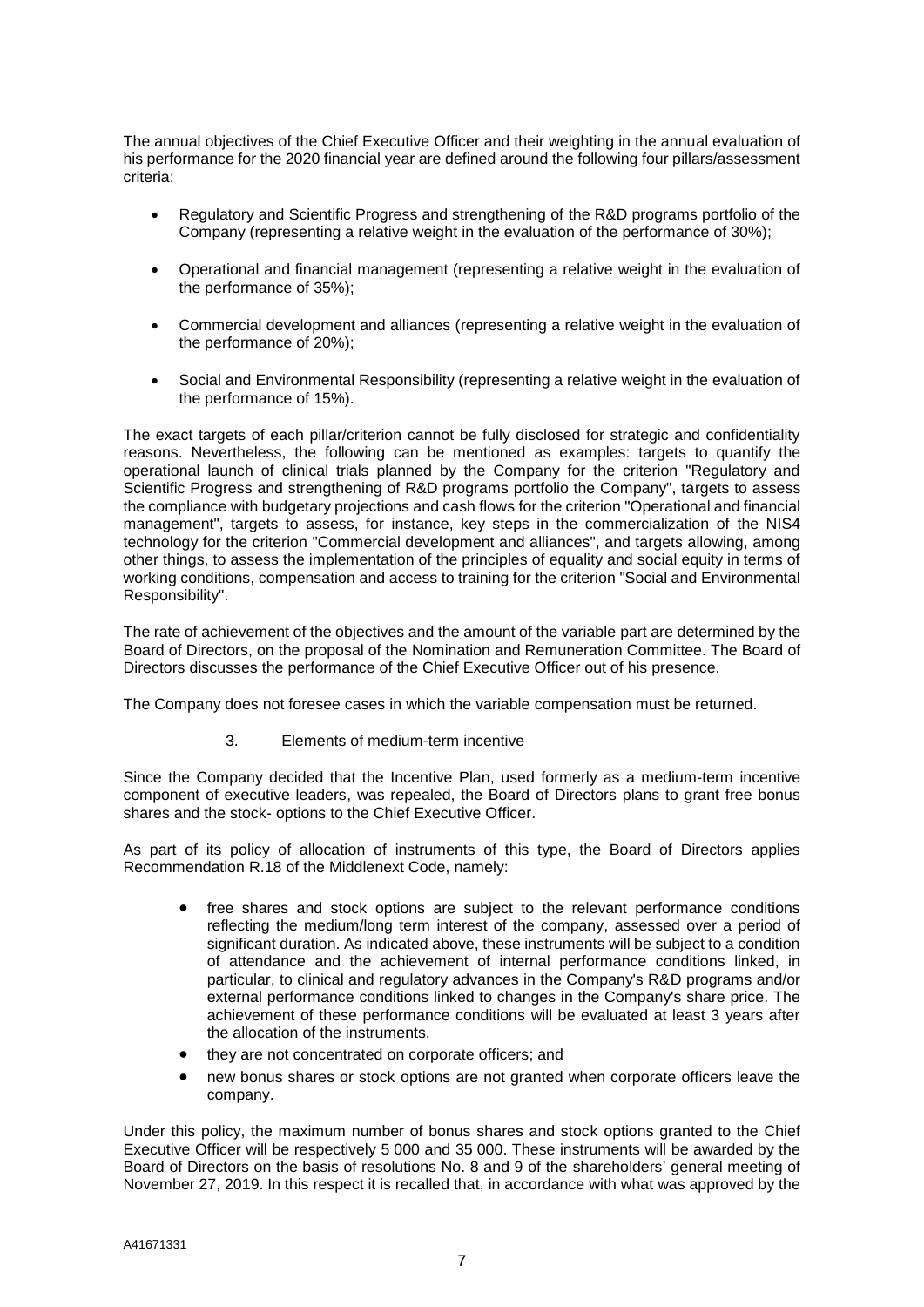shareholders and what is described above, these stock options and free shares will be subject to a vesting period of at least three years after which the performance conditions that the Board of Directors, on the recommendation of the Nomination and Remuneration Committee, will define and a condition of presence within the Group will be assessed. These performance conditions will be linked to:

- the achievement of milestones in clinical trials initiated or in the process of being initiated;
- the achievement of regulatory milestones in the approval process for products under development;
- the signing of new strategic alliance commercial agreements as part of the promotion of the Company's therapeutic or diagnostic programs; and
- the performance of the Company's share price.
	- 4. Severance pay and non-competition

In accordance with the decision of the shareholders' general meeting of November 27, 2019, the Chief Executive Officer benefits from a non-compete indemnity equal to (i) twelve (12) months of fixed compensation, calculated on the basis of the gross amounts due to for the past twelve months and (ii) increased, where applicable, by the amount of the annual variable compensation due for the previous year.

This compensation is intended to compensate the prohibition made to the Chief Executive Officer, for a period of 12 months following the termination of his functions, for whatever reason, to collaborate in any way whatsoever with certain companies carrying out an activity directly competing with the Company.

In addition, the Chief Executive Officer receives, except in the case of a termination of office due to the commission of a serious misconduct within the meaning of labor law, severance pay equal to (i) twelve (12) months of fixed compensation, calculated on the basis of the gross amounts due for the past twelve months and (ii) increased, where applicable, by the amount of the annual variable compensation due for the previous year. This compensation will be paid one month after the effective cessation of its activity within the Group, provided that at least one of the following criteria or events has occurred:

- elafibranor has received a market authorization from the FDA or EMA in NASH or PBC or NIS4 has obtained an FDA approval or CE mark in Europe;
- an operating rights license agreement for elafibranor or NTZ has been signed for the US market and/or for at least two of the five largest European markets (Germany, France, Italy, United Kingdom, Spain) and/or for Japan;
- an affiliation transaction with a biopharmaceutical group has taken place and that the valuation retained within the framework of this transaction is at least equal to the market valuation of the Company.

Compliance with these performance conditions will be assessed by the Board of Directors, taking into account the best interests of the Company, before any payment is made and after receiving advice from the Nomination and Remuneration Committee.

The compensation will not be paid if, on his own initiative, the Chief Executive Officer leaves the Company to exercise new functions or changes functions within the Group, or even if he has the possibility of exercising in the short term his retirement rights.

Any amount paid under the non-compete clause will count as money owed for severance pay and vice versa.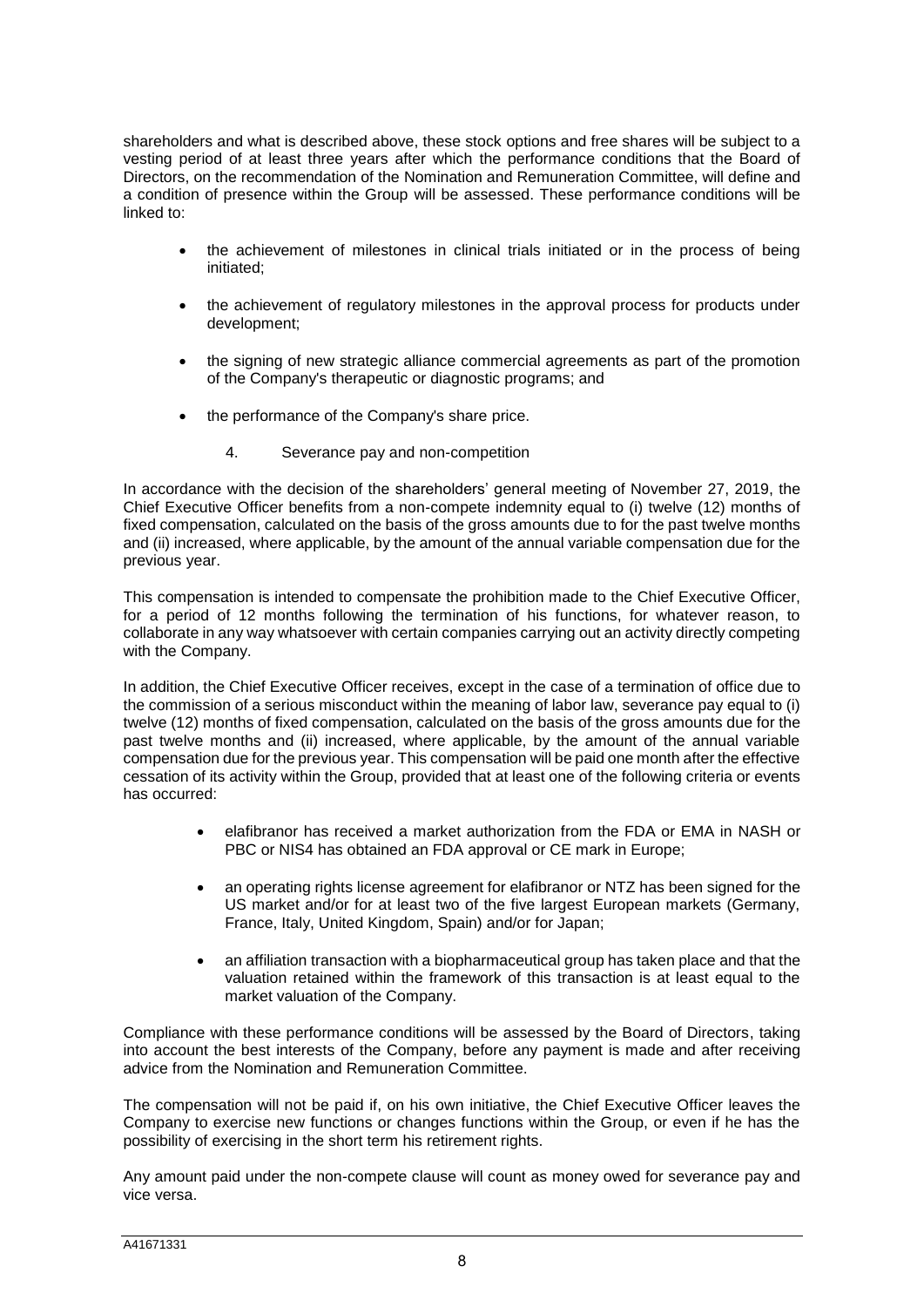### 5. Other elements

Benefits in kind and other benefits granted to the Chief Executive Officer consist of:

- the provision of a company vehicle,
- the benefit of the Group's employee welfare and mutual insurance scheme,
- the payment of premiums for unemployment insurance Social Security for Business Managers (GSC) whose purpose is to guarantee the payment of compensation in the event of unemployment (up to 70% of net professional tax income for the uncapped share for 12 (twelve) months following the loss of the position), in the absence of the opportunity to benefit as corporate officer benefits of the ASSEDIC. It is specified that the benefit of the insurance "loss of job for company directors" opens from the expiration of a waiting period of 12 (twelve) months following the date of affiliation to this insurance plan, i.e. on the date of the first anniversary of affiliation.

For information, during the 2019 financial year, the company vehicle represented a benefit in kind worth 408 euros.

### **D. Remuneration allocated to directors**

On the recommendation of the Nomination and Remuneration Committee, the Board of Directors proposes to the shareholders' general meeting a global envelope for the compensation allocated to the directors. The amount of the global envelope is 600 000 euros per year.

The Company compensates all the members of its Board of Directors, with the exception of the permanent representative of Biotech Avenir, a shareholder of the Company and a non-independent member of the Board of Directors.

The compensation of the directors includes a fixed part for each member of the Board of Directors and a variable part depending on their attendance.

The fixed part varies according to:

- the role played by each director on the Board of Directors and the Committees of the Company;
- the function of Vice-Chairman of the Board of Directors or Chairman of a specialized committee, which is more remunerative.

Given the frequency of meetings observed in recent years, the variable portion linked to attendance is preponderant compared to the fixed portion.

The table below shows the distribution grid for directors' fees applicable to financial year 2020, unchanged from financial year 2019.

| In euros                                                  | <b>Annual fixed amount</b> | Variable amount<br>administrator<br>(per<br>and<br>per<br>session) |
|-----------------------------------------------------------|----------------------------|--------------------------------------------------------------------|
| Member of the Board of Directors                          | 10 000                     | 2 500                                                              |
| Member of a committee of the Board of<br><b>Directors</b> | 2 500                      | 2 500                                                              |
| Vice-Chairman of the Board of Directors                   | 10 000                     | Not applicable                                                     |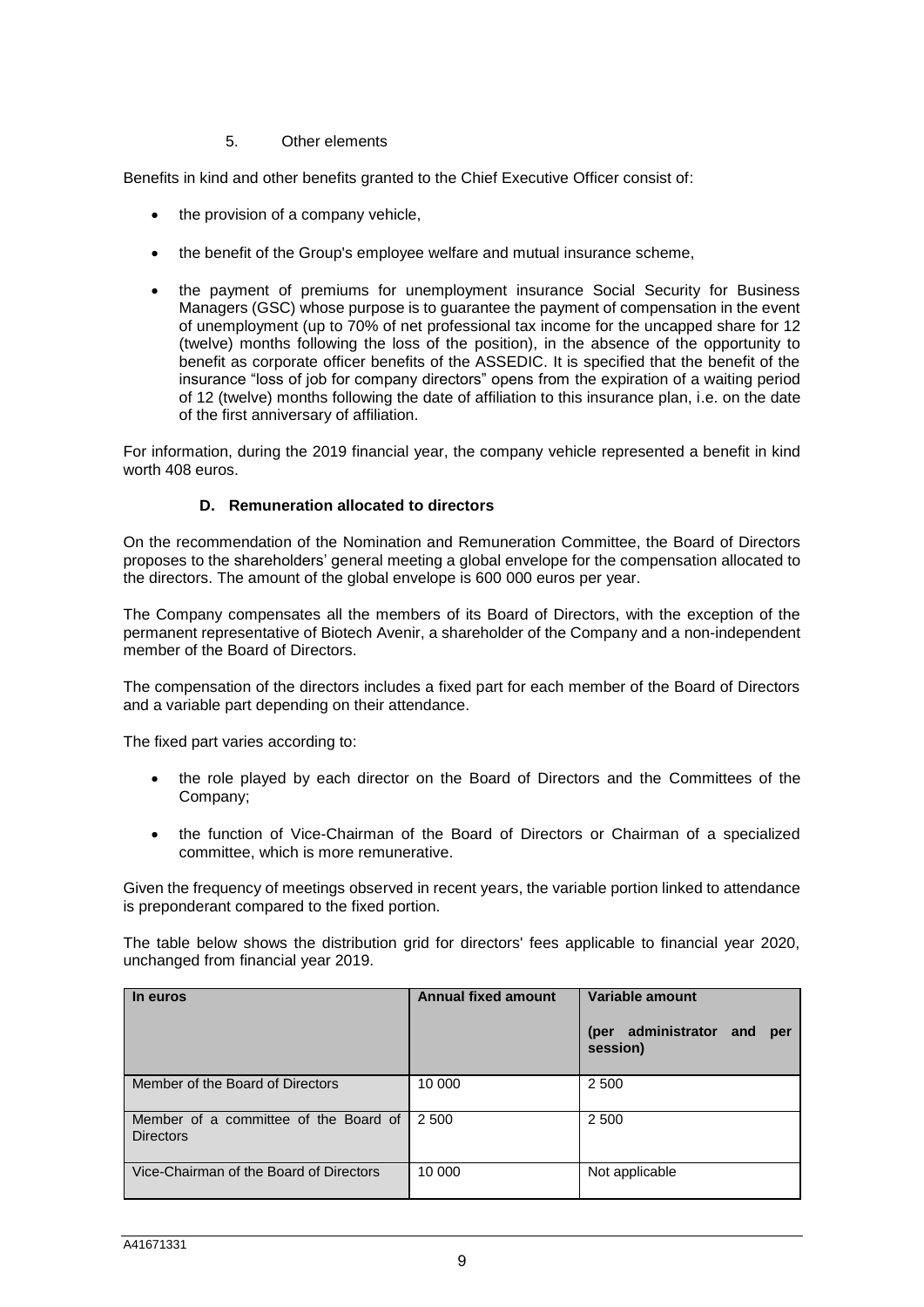| Chairman of a specialized committee of the | 15000 | Not applicable |
|--------------------------------------------|-------|----------------|
| Board of Directors                         |       |                |
|                                            |       |                |

(a) calculated *pro rata temporis* of the terms of office of each director.

The Board of Directors may also decide to pay one of its members exceptionally for the exercise of a special mission within the meaning of article L.225-84 of the French *Code de commerce*. As of the date of this document, no such mission has been entrusted to a member of the Company's Board of Directors.

The directors will be reimbursed for reasonable travel and accommodation expenses and other expenses of similar nature incurred in the interest of the Company in connection with the preparation and participation in meetings of the Board of Directors and at meetings of the committees of the Board of Directors.

The Chairman of the Board receives compensation for its Chairmanship of fixed compensation under Article L.225-81 of the French *Code de commerce* (see below). The only additional compensation for his director's mandate is that linked to his chairmanship and / or his participation in the work of some of the committees of the Board of Directors (on the date of this document, the Nomination and Remuneration Committee and the Strategy and Alliances Committee), in accordance with the grid above.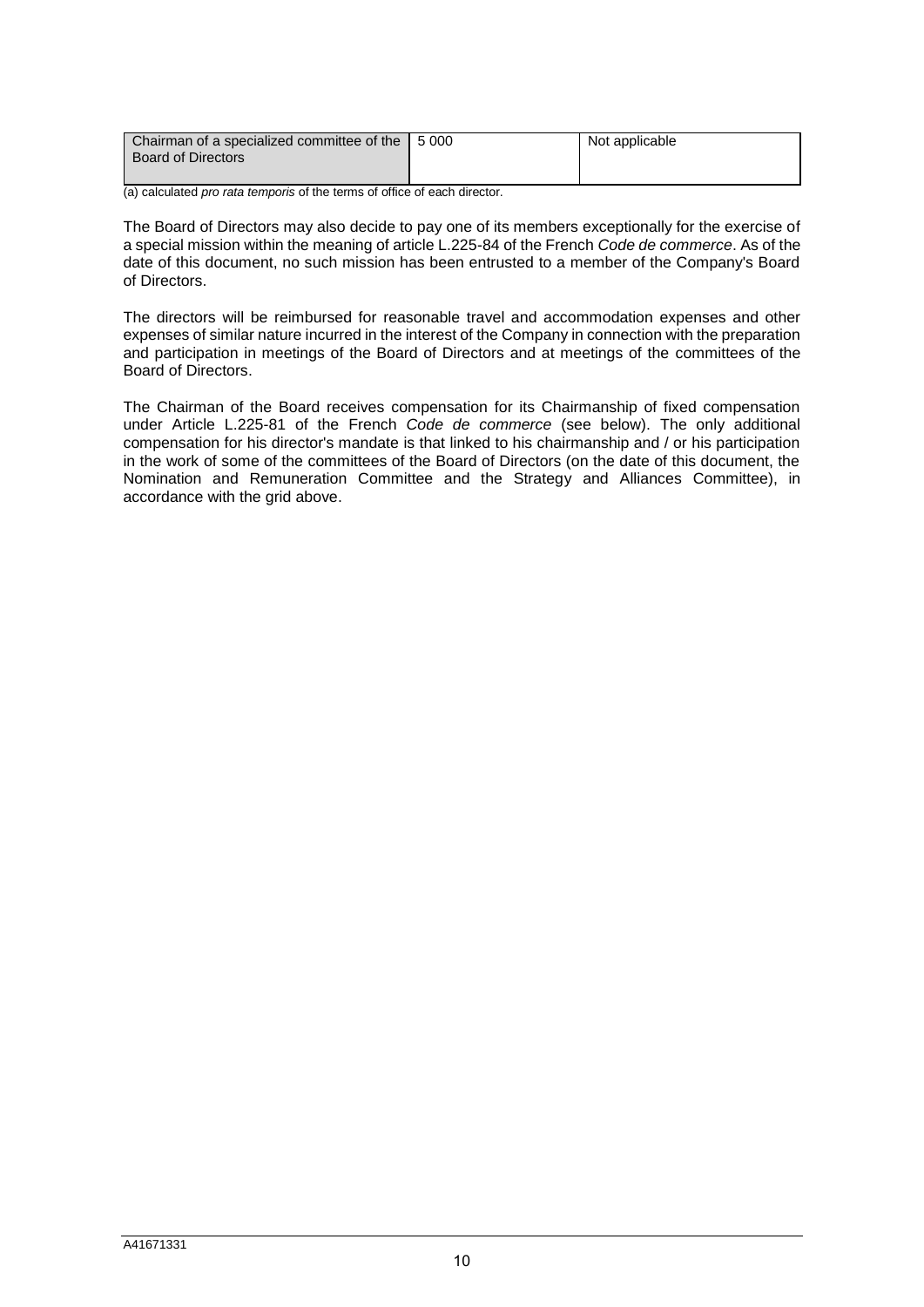#### **II.COMPONENTS OF THE TOTAL COMPENSATION AND BENEFITS OF ALL KINDS PAID DURING THE 2019 FINANCIAL YEAR OR ALLOCATED TO THIS EXECUTIVE OFFICER -** *EX POST* **VOTE**

This paragraph presents the compensation policy for executive and non-executive corporate officers of the Company for the 2019 financial year; and more specifically those of the Chairman of the Board of Directors and the Chief Executive Officer of the Company.

We remind you that Mr. Jean-François MOUNEY, co-founder of the Company, assumed the functions of Chairman of the Board of Directors and Chief Executive Officer of the Company until September 16, 2019. Mr. MOUNEY having then wished to devote himself exclusively to his role as Chairman of the Board of Directors and its participation in the work of the specialized committees of the Board which it chairs or of which it is a member, the Company decided, with effect from September 16, 2019, to separate the functions of Chairman of the Board of Directors and Chief Executive Officer. On the proposal of Mr. Jean-François MOUNEY, the Board of Directors therefore decided to appoint Chief Executive Officer Mr. Pascal PRIGENT from this same date.

In this context, after a section devoted to certain general elements of the 2019 compensation policy and to the compensation of directors, are presented successively below:

- the compensation of the Chairman of the Board of Directors and the Chief Executive Officer since the separation of functions which came into force on September 16, 2019;
- the compensation of the Chairman and Chief Executive Officer before the separation of functions which came into force on September 16, 2019;

# **A. General policy**

Total compensation for the year ended December 31, 2019 complies with the 2019 compensation policy adopted by the shareholders' general meetings of the Company of June 13, 2019 and November 27, 2019.

As a reminder, the shareholders' general meeting of June 13, 2019 voted 67.80% in favor of the compensation policy for the Chairman and Chief Executive Officer (resolution no. 14) and 97.85% in favor of the compensation of directors (resolution no. 12). Given the dissociation of the functions of Chairman of the Board of Directors and Chief Executive Officer, the shareholders' general meeting of November 27, 2019 voted 77.76% in favor of the compensation policy for the Chairman of the Board of Directors (resolution no. 4) and 88.97% in favor of the compensation policy for the Chief Executive Officer (resolution no. 5).

In addition, the 2019 compensation policy of the Company's corporate officers, as its 2020 policy described above is adopted by the Board of Directors on the recommendation of the Nomination and Remuneration Committee and aims at being part of and contributing to the Group's strategy and its long-term performance, in particular through the objectives of variable compensation and the performance conditions of stock options and free shares

The tables below show the compensation of executive corporate officers and the equity ratios.

It is recalled that, in addition to the separation of the functions of Chairman of the Board of Directors and Chief Executive Officer which took place on September 16, 2019, the company changed its mode of administration on June 16, 2017, going from a *société anonyme* with a management board and a supervisory board to a *société anonyme* with board of directors. The Company applied the "Compensation Multiples Guidelines" published by AFEP on January 28, 2020 to make its calculations. In particular, it considered that the function of Chairman of the Management Board could be assimilated, if not perfectly identical, to the function of Chairman of the Board of Directors and Chief Executive Officer for the application of these guidelines for the period preceding September 16, 2019.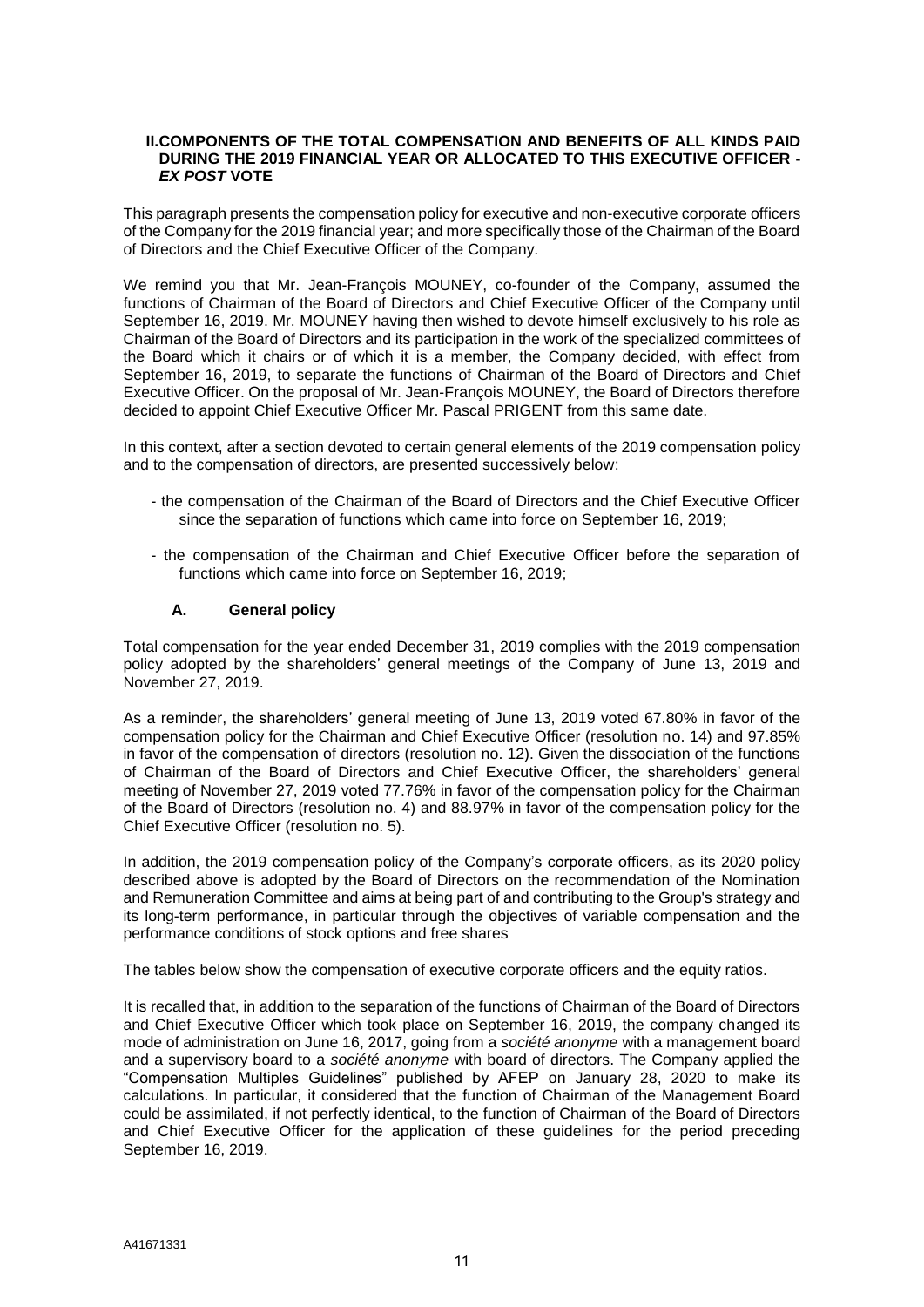• From September 16, 2019 to December 31, 2019

| <b>Chairman of the Board of Directors</b> |          |  |  |
|-------------------------------------------|----------|--|--|
| Compensation                              | €230 196 |  |  |
| "Average" equity ratio                    | 3.52     |  |  |
| "Median" equity ratio                     | 5.59     |  |  |
| <b>Chief Executive Officer</b>            |          |  |  |
| Compensation                              | €328 834 |  |  |
| "Average" equity ratio                    |          |  |  |
| "Median" equity ratio                     |          |  |  |

From June 16, 2017 to September 15, 2019

| the Board of<br>Chairman<br>οf  | 2017               | 2018       | 2019             |
|---------------------------------|--------------------|------------|------------------|
| Chef<br><b>Directors</b><br>and | (June 16 -December |            | (January $1st$ – |
| <b>Executing Officer</b>        | 31)                |            | September 15)    |
| Compensation                    | €616436            | €1.251 286 | €1,263 696       |
| "Average" equity ratio          | 11.21              | 17.77      | 19.31            |
| "Median" equity ratio           | 15.61              | 29.74      | 30.67            |

From June 16, 2017 to September 15, 2019

| Chairman                | the | 2015     | 2016       | 2017                      |
|-------------------------|-----|----------|------------|---------------------------|
| <b>Management Board</b> |     |          |            | (January $1st$ - June 15) |
| Compensation            |     | €660 872 | €1.278 205 | €526 180                  |
| "Average" equity ratio  |     | 12.25    | 24.42      | 4.78                      |
| "Median" equity ratio   |     | 19.18    | 42.67      | 13.32                     |

The table below shows the evolution of the average annual compensation (in euros) of the employees of the Company (excluding the executive directors covered by the tables above) since 2015.

| 2015    | 2016    | 2017    | 2018       | 2019   |
|---------|---------|---------|------------|--------|
| €53 962 | €52 341 | €55 012 | €70<br>410 | €65426 |

The compensation retained for both corporate officers and employees corresponds to the gross elements allocated during the year, including the long-term incentives (bonuses resulting from the application of the Incentive plan, formerly used as a compensation framework variable and described in section 17.5 "Incentive and profit-sharing contracts" of the 2018 Registration Document, free allocation of stock subscription or purchase options and free shares at their IFRS values).

The population taken into account for the calculation of the denominator is made up of employees present on December 31 of the relevant fiscal year.

Remuneration is reconstituted in annual full-time equivalent when the interested parties were not present throughout the year.

The table below shows the results and the Company's revenues on IFRS in the past five years in accordance with article L.225-37-3, 7° of the French *Code de commerce* and the "Compensation Multiples Guidelines" published by AFEP on January 28, 2020.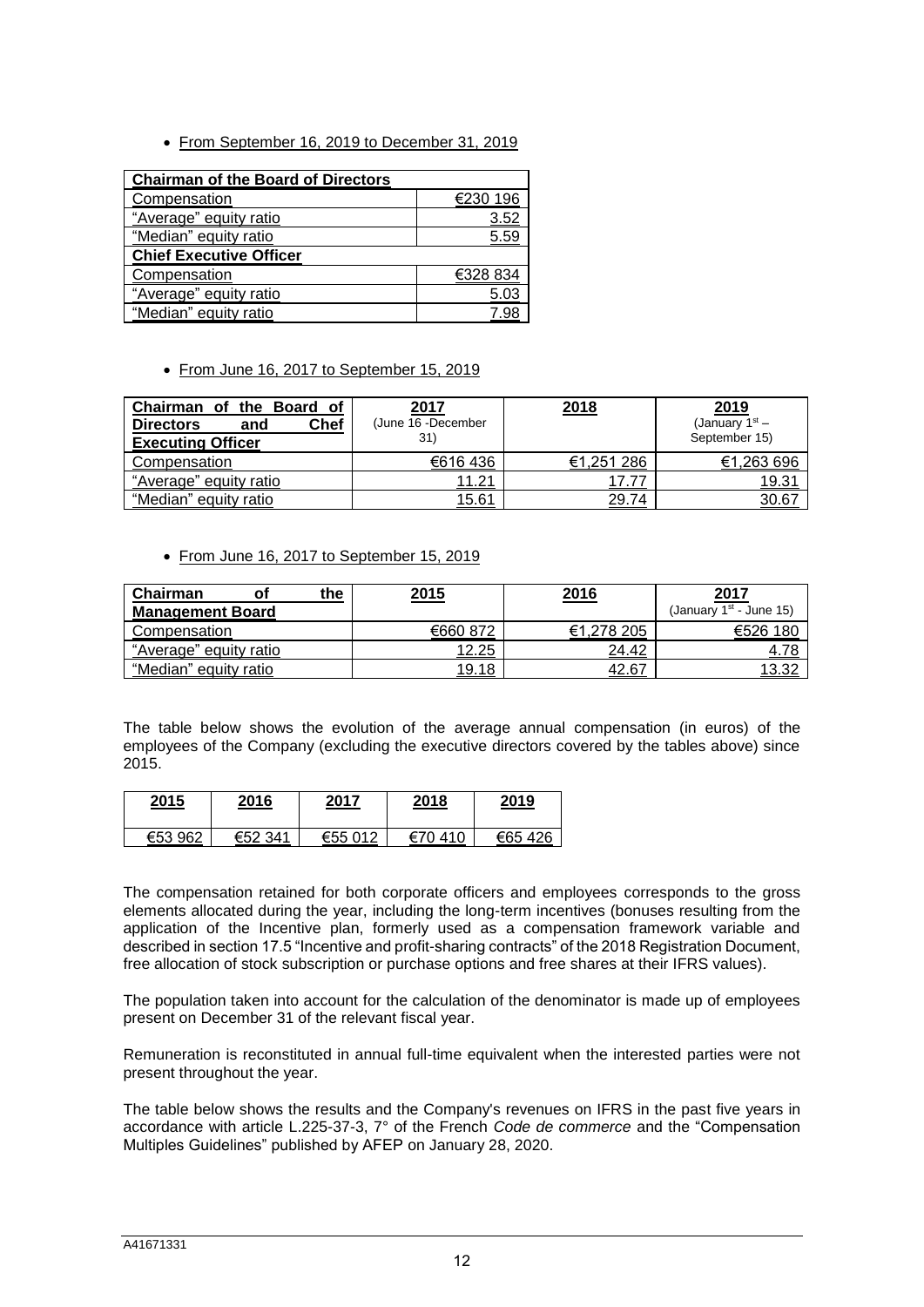| Financial year<br>ended on<br>December 31 (in<br>thousands of<br>euros) | 2015    | 2016    | 2017     | 2018 <sup>1</sup> | 2019     |
|-------------------------------------------------------------------------|---------|---------|----------|-------------------|----------|
| Net income                                                              | (17135) | (33667) | (55 728) | (79 521)          | (65 144) |
| Own funds                                                               | 55 416  | 142797  | 101 457  | 20 939            | 84 065   |
| Industrial revenues                                                     | 527     | 284     | 118      | 69                | 30,839   |
| Other revenues                                                          | 3831    | 6499    | 6737     | 7425              | 10 122   |
| Operating revenues                                                      | 4 3 5 8 | 6783    | 6856     | 7494              | 40 961   |

However, these financial performance indicators do not reflect on their own, the performance of the Company over the past five years. Indeed, the performance of a biotechnology company at this stage of development does not lie in these financial aggregates insofar as the Company is structurally in deficit today. The advances in the Company's portfolio of product candidates and its ability to translate them into fundraising and partnerships are more adequate performance indicators.

As of December 31, 2014, the Company's portfolio of product candidates was composed of:

- Elafibranor in phase II in NASH;
- two exploratory programs to find biomarkers in type II diabetes and NASH; and
- Other drug candidates at the preclinical or fundamental research stage.

As a comparison, on December 31, 2019 the Company's portfolio of product candidates was composed of:

- Elafibranor in Phase III in NASH (licensed to Terns Pharmaceuticals in the Greater China market);
- NIS4 diagnostic technology (deployed on the clinical research market in partnership with Labcorp Covance);
- Elafibranor in the PBC (licensed to Terns Pharmaceuticals in the Greater China market after successfully completing a Phase II trial);
- Nitazoxanide Phase II (Company-funded trial undertaken on the initiative of a researcher);
- Elafibranor in Phase II in pediatric NASH;
- Elafibranor in Phase II in NAFL (on the lipid composition of the liver); and
- Other preclinical drug candidates for the treatment of autoimmune diseases.

In addition, at the end of 2014, the position of cash and cash equivalents of the Company amounted to 76.3 million euros. In comparison, it was 277 million of euros as at December 31, 2019, and partly due to the completion of several fundraising operations representing for the period a gross total of around 463 million of euros. Finally, at the end of 2014, the Company had not concluded a license agreement on any of these products. In comparison, as at December 31, 2019, the Company granted an exclusive license to use elafibranor in certain indications and in certain territories to the Company Terns Pharmaceuticals at the end of which it received an initial payment of \$35 million. In

-

See note to the financial statements 6.2.3 to the consolidated financial statements of the Company for the financial year ended December 31, 2018 appearing in appendix 1 "Annual consolidated financial statements established in accordance with IFRS accounting standards" of the 2018 Reference Document.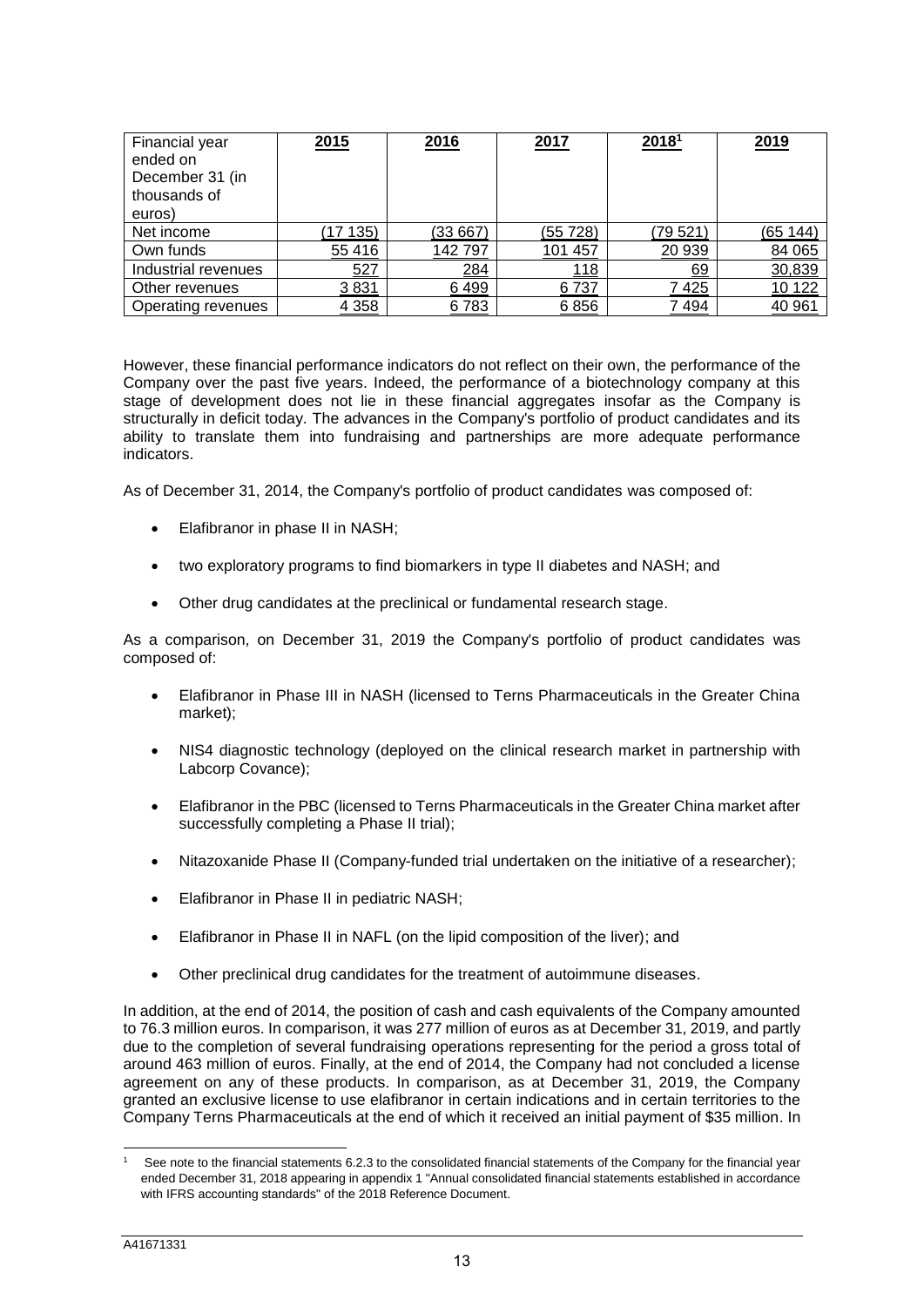2019, the Company also granted a license to use its NIS4 technology for the clinical research market to the Labcorp/Covance Group

### **B. Compensation of the directors for the year 2019**

As a reminder, the compensation allocation rules granted to directors, set by the Board of A dministration for the year 2019, were:

| In euros                                                                | Annual fixed amount (a) | Variable amount<br>administrator<br>(per<br>and<br>per<br>session) |
|-------------------------------------------------------------------------|-------------------------|--------------------------------------------------------------------|
| Member of the Board of Directors                                        | 10 000                  | 2 500                                                              |
| Member of a committee of the Board of<br><b>Directors</b>               | 2 500                   | 2 500                                                              |
| Vice-Chairman of the Board of Directors                                 | 10 000                  | Not applicable                                                     |
| Chairman of a specialized committee of the<br><b>Board of Directors</b> | 5 0 0 0                 | Not applicable                                                     |

(a) calculated *pro rata temporis* of the terms of office of each director.

The following table summarizes directors' compensation for the 2019 financial year (and 2018):

| Attendance fees and other forms of remuneration payable to each | Amounts due     | Amounts paid | Amounts due     | Amounts paid |
|-----------------------------------------------------------------|-----------------|--------------|-----------------|--------------|
| of the non executive officer                                    | During the year |              | During the year |              |
| (In euros)                                                      | 2019            |              | 2018            |              |
| Xavier GUILLE DES BUTTES (1)                                    |                 |              |                 |              |
| Jetons de présence                                              | 68016           | 67580        | 53 330          | 41311        |
| Autres rémunérations                                            | o               | ٥            | $\Omega$        | o            |
| <b>Total</b>                                                    | 68016           | 67580        | 53330           | 41311        |
| Frédéric DESDOUITS (1)                                          |                 |              |                 |              |
| Jetons de présence                                              | 33 136          | 30302        | 21 174          | 17 11 3      |
| Autres rémunérations                                            | o               | ٥            | ٥               |              |
| <b>Total</b>                                                    | 33 136          | 30302        | 21 1 7 4        | 17113        |
| <b>BIOTECH AVENIR (1)</b>                                       |                 |              |                 |              |
| Représenté par Florence Séjourné                                |                 |              |                 |              |
| Jetons de présence                                              | ٥               | ٥            | o               | ٥            |
| Autres rémunérations                                            | ٥               | ٥            | ٥               | ٥            |
| <b>Total</b>                                                    | o               | o            | 0               | 0            |
| Philippe MOONS (1)                                              |                 |              |                 |              |
| Jetons de présence                                              | 36 188          | 41 202       | 29704           | 22 345       |
| Autres rémunérations                                            | ٥               | o            | o               | ٥            |
| <b>Total</b>                                                    | 36 188          | 41 202       | 29704           | 22 3 45      |
| Anne-Hélène MONSELLATO (1)                                      |                 |              |                 |              |
| Jetons de présence                                              | 44 4 72         | 53 410       | 37075           | 24 307       |
| Autres rémunérations                                            | ٥               | ٥            | o               | o            |
| <b>Total</b>                                                    | 44 4 7 2        | 53 410       | 37075           | 24 307       |
| <b>Catherine LARUE (1)</b>                                      |                 |              |                 |              |
| Jetons de présence                                              | 33 136          | 28 1 22      | 21256           | 17985        |
| Autres rémunérations                                            | o               | ٥            | ٥               | o            |
| <b>Total</b>                                                    | 33 136          | 28 1 22      | 21 25 6         | 17985        |
| Jean-François MOUNEY (2)                                        |                 |              |                 |              |
| Jetons de présence                                              | 14791           | 633          | ٥               | ٥            |
| Autres rémunérations                                            | 88874           | 88874        | ٥               | ٥            |
| <b>Total</b>                                                    | 103 665         | 89507        | 0               | O            |
| <b>TOTAL</b>                                                    | 318613          | 310 123      | 162539          | 123 061      |

 $\P$ 

(1) After déduction of a 12,8% compulsory levy at source (2) Gross + employer's social contributions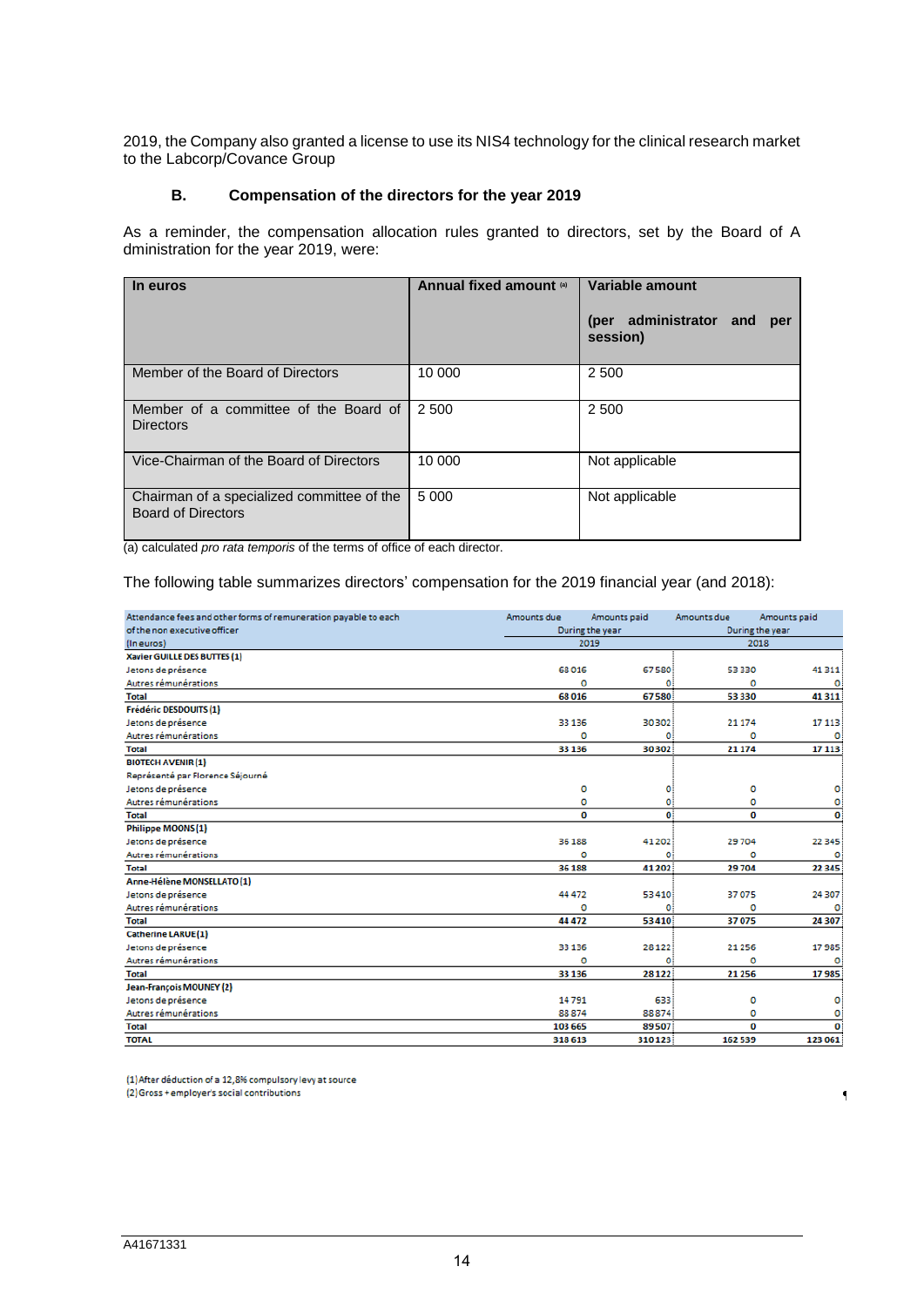### **C. Compensation of the Chairman of the Board of Directors and the Chief Executive Officer since the separation of functions which came into force on September 16, 2019**

# *Compensation of Mr. Jean-François MOUNEY as Chairman of the Board of Directors of the Company*

The various components of the overall compensation of Mr. Jean-François MOUNEY as Chairman of the Board of Directors for his duties within the Company for the part of the 2019 financial year extending from September 16 to December 31, 2019 were the following:

gross fixed compensation under article L.225-47 of the French *Code de commerce*; and

 attendance fees remunerating his participation in the work of the committees of the Board of Directors (as a member and/or chairman), according to the distribution decided by the Board of Directors.

- other elements attached to the exercise of its mandate, including in particular:
- the provision of a company vehicle,
- the benefit of the Group's employee welfare and mutual insurance scheme.

During this period, Mr. MOUNEY did not receive any special compensation or indemnity of termination. He has also not received any allowance since September 16, 2019.

Furthermore, the Chairman of the Board of Directors was not bound by an employment contract with the Company.

1. Fixed compensation

The fixed compensation allocated to the Chairman of the Board of Directors from September 16 to the end of 2019 was determined on the basis of a gross monthly amount of €16 083 (corresponding to gross annual compensation €192 996). For the 2019 financial year, the amount due to him, i.e. €56,290, corresponds to the *pro rata temporis* of this sum from September 16.

2. Attendance fees

The Chairman of the Board of Directors received attendance fees granted for his participation in the work of some of the committees of the Board of Directors, according to attribution rules decided by the Board of Directors and which take into account in particular attendance at meetings (see above). The gross amount due to him as such amounts to €10 000.

3. Other elements

The benefit in kind granted to the Chairman of the Board of Directors consisted mainly in the provision of a company car (€2 100 gross for the period) and benefit of the Group's employee welfare and mutual insurance scheme.

In accordance with Recommendation R.16 of the Middlenext Code, severance pay approved by the shareholders' general meeting of June 13, 2019 was not paid to Mr. Jean-François MOUNEY when his role as Chief Executive Officer. Since then, he is no longer entitled to such compensation.

# *Compensation of Mr. Pascal PRIGENT as Chief Executive Officer of the Company*

The various components of the Chief Executive Officer's overall compensation during the 2019 financial year (from September 16) were as follows:

a fixed component;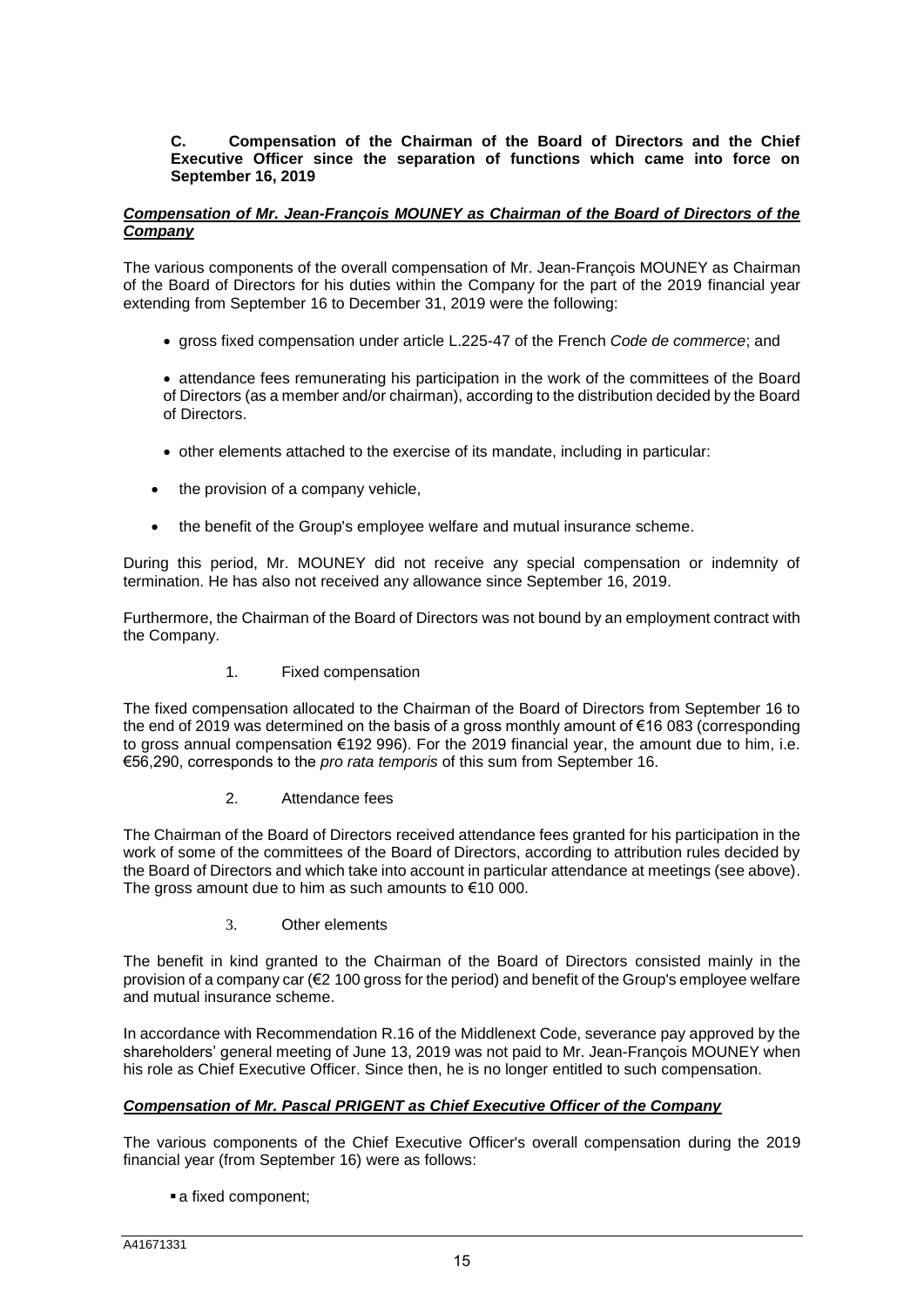- other elements attached to the exercise of its function, including:
	- o a commitment to pay compensation in the event of termination of service at the initiative of the Company, under certain conditions, in particular performance; and
	- o the provision of a company car and the benefit of the Group's employee welfare and mutual insurance scheme.

This compensation for the 2019 financial year (running from September 16 to December 31, 2019) has not included an annual variable compensation.

Concerning the free allocation of stock options and/or free shares, as indicated above, Mr. PRIGENT has not received any allocation since taking office as Chief Executive Officer.

The Chief Executive Officer is no longer bound by an employment contract with the Company.

1. Fixed compensation

The fixed compensation allocated to a Chief Executive Officer under his corporate officer contract from September 16 and until the end of 2019 was determined on the basis of a gross monthly amount of €27 084 (corresponding to a gross annual compensation of €325 008). For the 2019 financial year, the amount owed to him, i.e. €94,694, corresponds to the *pro rata temporis* of this amount from September 16.

### 2. Severance pay and non-competition

The Chief Executive Officer receives a non-compete indemnity equal to (i) twelve (12) months of fixed compensation, calculated on the basis of the gross amounts due for the past twelve months and (ii) increased, where applicable, by the amount of annual variable compensation due for the previous year.

This compensation is intended to compensate the prohibition made to the Chief Executive Officer, for a period of 12 months following the termination of his functions, for whatever reason, to collaborate in any way whatsoever with certain companies carrying out an activity directly competing with the Company.

In addition, the Chief Executive Officer receives, except in the case of a termination of office due to the commission of a serious misconduct (*faute grave*) within the meaning of labor law, severance pay equal to (i) twelve (12) months of fixed compensation, calculated on the basis of the gross amounts due for the past twelve months and (ii) increased, where applicable, by the amount of the annual variable compensation due for the previous year. This compensation will be paid one month after the effective cessation of its activity within the Group, provided that at least one of the following criteria or events has occurred:

 elafibranor has received a market authorization from the FDA or EMA in NASH or PBC or NIS4 has obtained an FDA approval or CE mark in Europe;

 an operating rights license agreement for elafibranor or NTZ has been signed for the US market and/or for at least two of the five largest European markets (Germany, France, Italy, United Kingdom, Spain) and/or for Japan;

 an affiliation transaction with a biopharmaceutical group has taken place and that the valuation retained within the framework of this transaction is at least equal to the market valuation of the Company.

Compliance with these performance conditions will be assessed by the Board of Directors, taking into account the best interests of the Company, before any payment is made and after receiving advice from the Nomination and Remuneration Committee.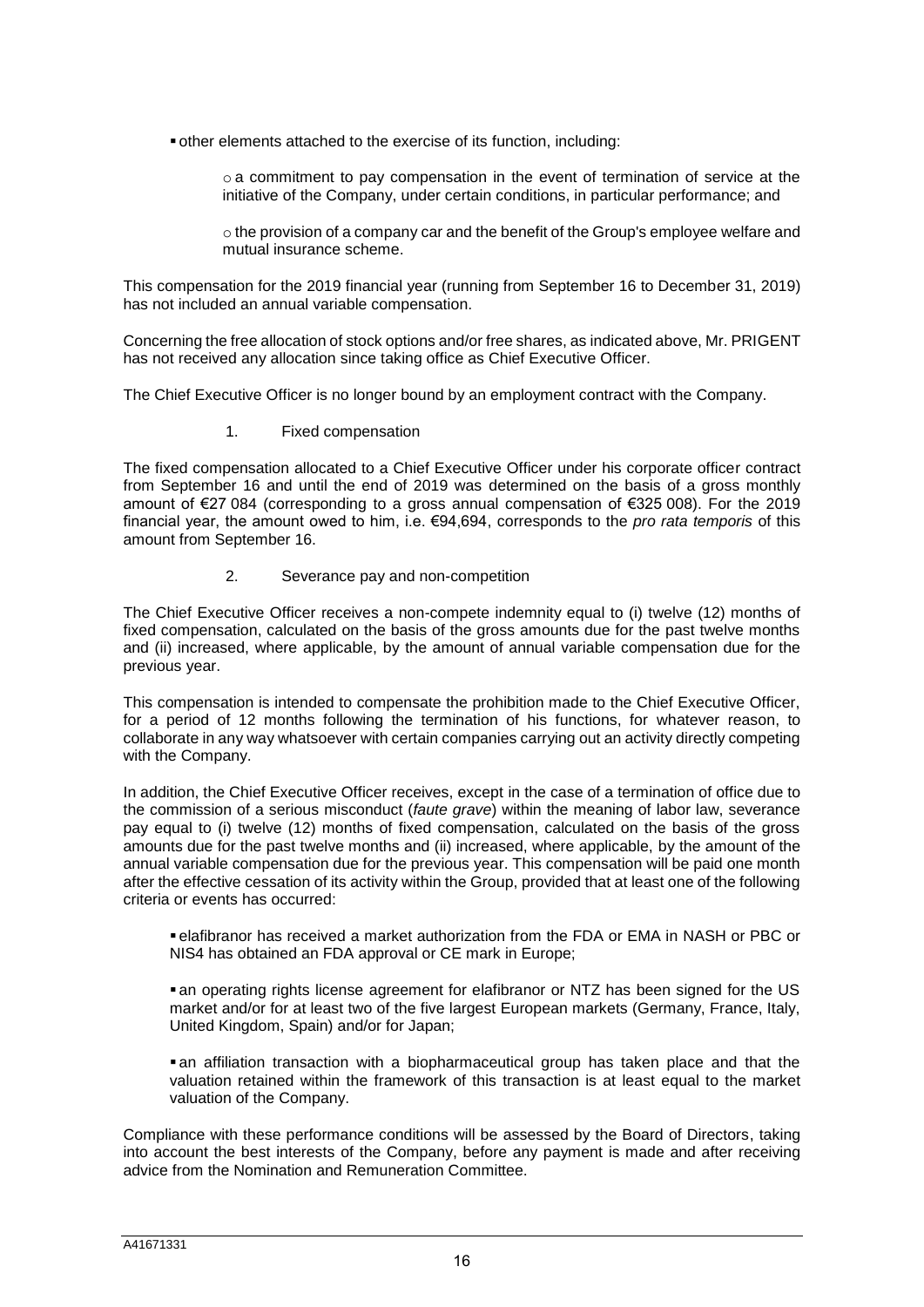The compensation will not be paid if, on his own initiative, the Chief Executive Officer leaves the Company to exercise new functions or changes functions within the Group, or even if he has the possibility of exercising in the short term his retirement rights.

Any amount paid under the non-compete clause will count as money owed for severance pay and vice versa.

# 3. Other elements

The benefits in kind and other benefits granted to the Chief Executive Officer consisted of:

- the provision of a company vehicle  $(\text{\textsterling}408$  -gross for the period),
- the benefit of the Group's employee welfare and mutual insurance scheme,
- the payment of premiums for unemployment insurance Social Security for Business Managers (GSC) whose purpose is to guarantee the payment of compensation in the event of unemployment (up to 70% of net professional tax income for the uncapped share for 12 (twelve) months following the loss of the position), in the absence of the opportunity to benefit as corporate officer benefits of the ASSEDIC. It is specified that the benefit of the insurance "loss of job for company directors" opens from the expiration of a waiting period of 12 (twelve) months following the date of affiliation to this insurance plan, i.e. on the date of the first anniversary of affiliation; and

 the payment, until December 31, 2019, of his housing costs (rent, housing costs, housing taxes) of the Chief Executive Officer in Lille (and in its suburbs), up to an amount of 640 euros per month, as well as his moving costs from Paris to Lille.

### **D. Compensation of Mr. Jean-François MOUNEY, as Chief Executive Officer of the Company, before the separation of functions effective September 16, 2019**

The various components of Mr. Jean-François MOUNEY's total annual compensation, as Chairman of the Board of Directors and Chief Executive Officer of the Company for the part of the 2019 financial year ending on September 15, 2019 were as follows:

- a short-term component consisting of a fixed portion paid by the Company and by its GENFIT CORP subsidiary based in the United States and wholly owned by the Company;
- the medium-term incentive components consist of:
	- $\circ$  allocation of free shares and stock options subject to conditions of attendance and implementation of internal performance conditions relating to, *inter alia*, the progress of the R&D programs of the Company and/or conditions of external performance relating to the evolution of the Company's share price;
	- $\circ$  allocation of variable compensation within the framework of the Incentive Plan described in section 17.5 "*Incentive and profits sharing contract* " of the 2018 Reference Document, the purpose of which was to interest the senior executives and equivalent officers of the Company involved in the success of strategic and structuring operations for the development of the Company: collaboration or license agreements for the exploitation rights of the programs and products of the Company with a biopharmaceutical group, financing of R&D programs through capital increases or non-dilutive alternative financing, operations involving the affiliation of the Company to a biopharmaceutical group;
- other elements attached to the exercise of its previous functions, including: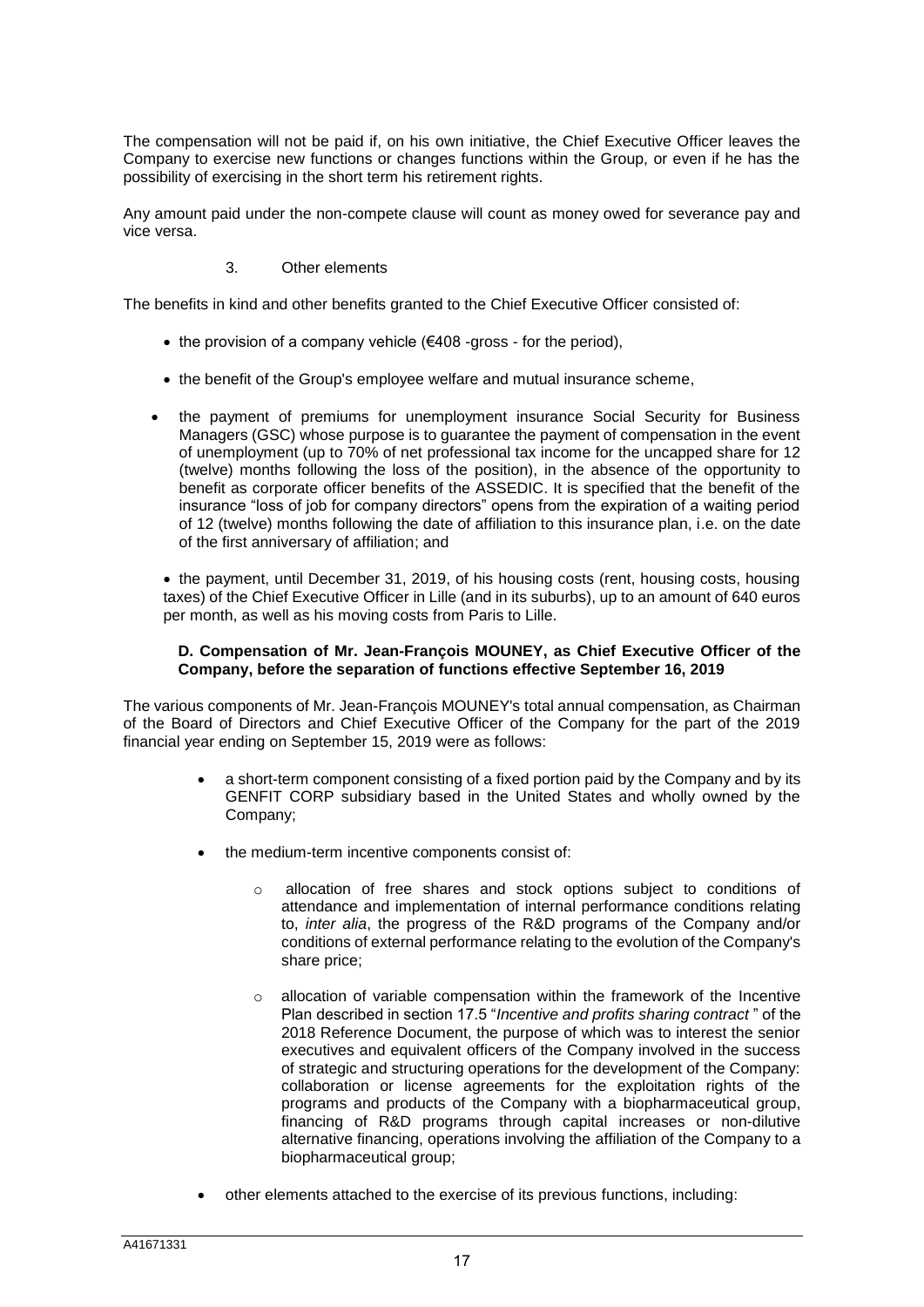- o a commitment to pay compensation in the event of termination of service at the initiative of the Company, under certain conditions, in particular performance; and
- $\circ$  a company car and  $\circ$  the benefit of the Group's employee welfare and mutual insurance scheme.
- 1. Fixed compensation

The fixed compensation attributed to the Chief Executive Officer under the previous corporate office contract until September 15, 2019 was determined on an annual basis of €543,378 in respect of positions held within the Company and on an annual basis of \$46,697 in respect of the exercise of his position as Chairman of the Board of Directors of GENFIT CORP (based in the United States and fully owned by the company).

The compensation actually due in respect of the functions performed within the Company, or the gross amount of €384,892, corresponds to the *pro rata* of that amount from January 1<sup>st</sup> to September 15, 2019. To that compensation is added the compensation received as Chairman of the Board of Directors of GENFIT CORP for the period from January  $1<sup>st</sup>$  to September 15, 2019, representing a gross amount of €29,479.

2. Annual variable compensation

For 2019, it was decided that the entire compensation relating to the performance of the Chief Executive Officer and Chaiman of the Board of Directors would be determined within the framework of the Incentive Plan then in force in the Company (see 3 below).

3. Medium-term incentive elements

 Incentive Plan: The Chairman of the Board of Directors and Chief Executive Officer benefited from the Incentive Plan then in force within the Company. Its profit-sharing was set at 40% of the sums attributable to the plan applied to the fundraising that accompanied the initial public offering of the Company on the Nasdaq Global Select Market. As three-quarters of its profit sharing was linked to the 2018 financial year, €562 893 was paid in 2019, in accordance with the decision of the shareholders' general meeting of June 15, 2019. However, the balance of this profit sharing, i.e. a gross sum of €187 631 attached to the 2019 financial year was to be paid subject to the approval of the ordinary shareholders' general meeting of June 11, 2020. As, the Chairman of the Board of Directors decided to waive; as noted by the Board of Directors, this balance of €187 631 will not be paid.

 Free shares and stock options: As part of its free allocation policy and stock option or shares purchase, the Board of Directors applied Recommendation R.18 of the Middlenext Code, namely:

- $\circ$  free shares and stock options are subject to the relevant performance conditions reflecting the medium/long term interest of the company, assessed over a period of significant duration
- o they are not concentrated on corporate officers; and
- $\circ$  new bonus shares or stock options are not granted when corporate officers leave the company.

Under this policy, Mr. Jean-François MOUNEY, as Chief Executive Officer of the Company, was awarded 3 000 free shares and 15,130 stock options during the 2019 financial year.

The characteristics of these free shares and stock options, together with the details of free shares and stock options held by Mr. Jean-François MOUNEY are described in the 2019 Universal Registration Document.